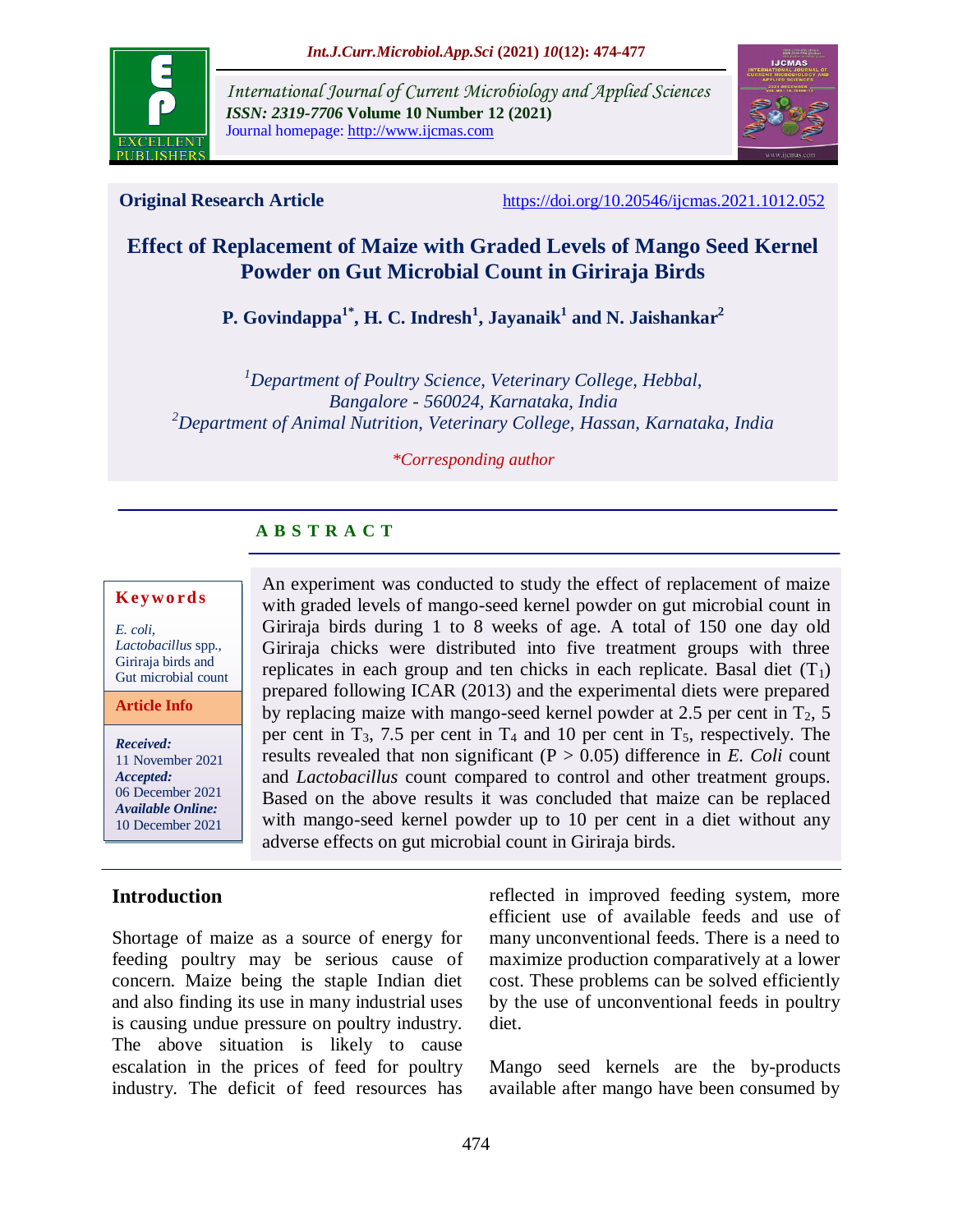the human being or are left unutilized after preparation of jams, pickles etc. from the fruit canning industry. The rough estimates show that the availability of kernel may be around one million tonnes per year in India and 20 thousand tonnes per year in Gujarat (Anon, 2002). Mango seed kernels are poor source of protein and have 1.2 % digestible crude protein. However, it is an excellent source of energy containing about 13 % ether extract (El Alaily *et al.,* 1976) and 77 % NFE providing 74 % total digestible nutrients (Patel *et al.,* 1971).

Rajan *et al.,* (2011) concluded that each crude extracts and fractions of *M. indica* have significant antimicrobial activity against the isolated pathogen *S. dysenteriae*. The antibacterial activity may be due to the phytochemical constituents of the mango seed kernel. The phytochemical tannin could be the reason for its antibacterial activity.

Kout-Elkloub *et al.,* (2019) observed in an investigation was undertaken to study the effects feeding mango seed kernel (MSK) as partially substituting of yellow corn on productive performance and physiological parameters of Gimmizah cockerels. A total number of 100 Gimmizah cockerels aged 28 days were distributed into four groups. Each group was represented by five replicates (5 cockerels per rep.) from 4-16 weeks of age. The first group (control) fed the basal diet. The second, third and fourth groups were fed the basal diet with the substitution of yellow corn with MSK with 10, 15 and 20 %, respectively. Bacterial count in the intestine were decreasing by increasing MSK levels.

## **Materials and Methods**

A total of one hundred and fifty, day old Giriraja chicks will be procured from the Department of Poultry Science, Veterinary College, Hebbal, Bengaluru. Chicks will be weighed; wing banded and allocated to five experimental groups each consisting of three replicates with ten chicks each. Basal diet (control)  $T_1$  will be prepared using maize and soya bean meal as per the ICAR (2013) standards with medication as per the requirements from day one to 56 days of experimental period. For the treatment groups  $T_2$  will be fed with basal diet (control) along with 2.5 % Mango seed kernel powder supplementation by replacing maize from day one to 56 days and for the treatment groups  $T_{3}$ , will be fed with basal diet (control) along with 5 % mango seed kernel powder by replacing maize up to 56 days. For the treatment groups  $T_4$  will be fed with basal diet along with 7.5 % mango seed kernel powder by replacing maize up to 56 days.

For the treatment groups  $T_5$  will be fed with basal diet along with 10 % powder up to 56 days. Birds will be vaccinated against Newcastle disease and Infectious bursal disease as per the schedule. Feed and water will be provided *ad libitum*. Birds will be reared under standard managemental practices. Microbiological parameters were assessed in terms of the *Lactobacillus count* and *E. coli* count.

At the end of the experiment, two birds from each replicate in  $T_1$  to  $T_5$  treatment groups respectively were slaughtered. Intestinal contents from the small intestine were taken aseptically. The intestinal contents were collected in sterile container and further subjected to enumeration of gut microbes as per spread plate method (Postgate, 1969).

Specific media such as MacConkey agar was used for *E.coli* count, whereas *Lactobacillus*  was assessed on brain heart infusion agar by pour plate method (Mackie and McCartney, 1996). Ten-fold serial dilution of intestinal contents were used to assess the bacterial count. The bacterial counts were expressed as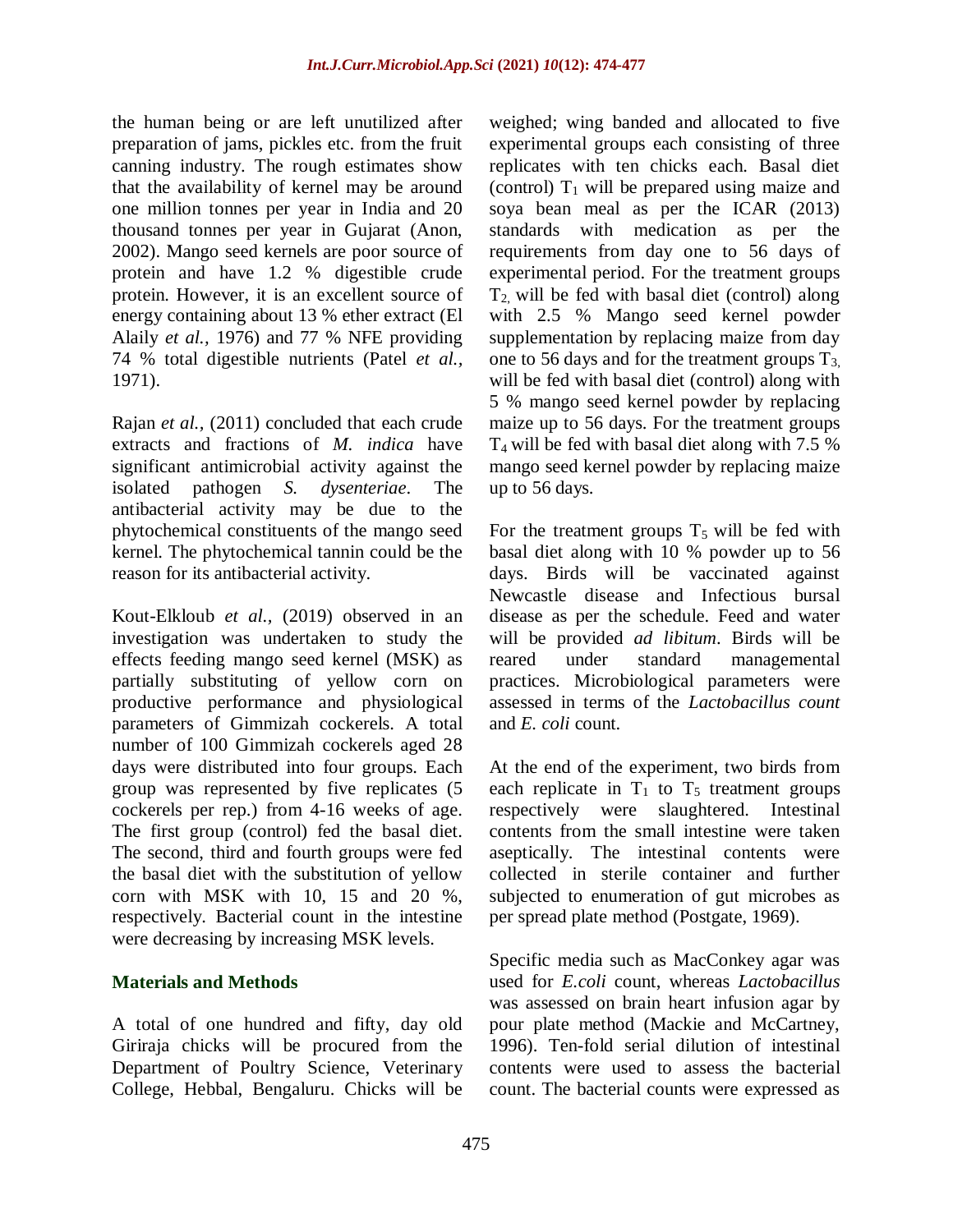$log_{10}$  colony forming units/gm of the sample from intestinal content (Weir, 1990). **Results and Discussion**

#### **Gut microbial count**

The results of the effect of feeding mangoseed kernel powder on gut (intestinal) microbial load ( $log_{10}$  CFU/g) on 56<sup>th</sup> day in Giriraja birds are presented in Table 1.

#### *Escherchia coli*

At the end of  $56<sup>th</sup>$  day, the intestinal *E. coli* counts ( $log_{10}$  CFU/g) in groups  $T_1$ ,  $T_2$ ,  $T_3$ ,  $T_4$ and  $T_5$  were 7.09, 7.10, 7.07, 7.11, and 7.09, respectively. Statistical non-significant difference  $(P > 0.05)$  was observed in the intestinal *E. coli* counts among the treatments and also compared to control.

#### *Lactobacillus spp.*

At the end of  $56<sup>th</sup>$  day, the intestinal *Lactobacillus* counts (*log<sup>10</sup>* CFU/g) in groups  $T_1$ ,  $T_2$ ,  $T_3$ ,  $T_4$ , and  $T_5$  were 6.68, 6.73, 6.70, 6.69 and 6.64, respectively. Statistical nonsignificant difference  $(P > 0.05)$  was observed in the intestinal *Lactobacillus* counts among the treatments and also compared to control. There was no significant difference  $(P > 0.05)$ on gut microbial count of birds in the groups fed with graded levels of mango-seed kernel powder compared to the control group until the end of the experiment. $(56<sup>th</sup>$  day).

In similar to the present study Rajan *et al.,* (2011) concluded that each crude extracts and fractions of *M. indica* have significant antimicrobial activity against the isolated pathogen *S. dysenteriae*.

The antibacterial activity may be due to the phytochemical constituents of the mango seed kernel. The phytochemical tannin could be the reason for its antibacterial activity.

In similar to the present study Kout-Elkloub *et al.,* (2019) observed in an investigation was undertaken to study the effects feeding mango seed kernel (MSK) as partially substituting of yellow corn on productive performance and physiological parameters of Gimmizah cockerels.

**Table.1** Effect of replacement of maize with graded levels of mango seed kernel powder on gut microbial load (log<sub>10</sub> CFU/g) (Mean  $\pm$  SE) in Giriraja birds

| <b>Experimental group</b> | <b>Description of the treatment</b>  | E. coli count    | Lactobacillus count |
|---------------------------|--------------------------------------|------------------|---------------------|
| T <sub>1</sub>            | <b>Basal diet</b>                    | $7.09 \pm 0.043$ | $6.68 \pm 0.049$    |
| T <sub>2</sub>            | 2.5 % mango seed kernel powder in    | $7.10 \pm 0.034$ | $6.73 \pm 0.050$    |
|                           | basal diet with replacement of maize |                  |                     |
| T <sub>3</sub>            | 5 % mango seed kernel powder in      | $7.07 \pm 0.034$ | $6.70 \pm 0.063$    |
|                           | basal diet with replacement of maize |                  |                     |
| <b>T4</b>                 | 7.5 % mango seed kernel powder in    | $7.11 \pm 0.031$ | $6.69 \pm 0.062$    |
|                           | basal diet with replacement of maize |                  |                     |
| T <sub>5</sub>            | 10 % mango seed kernel powder in     | $7.09 \pm 0.030$ | $6.64 \pm 0.084$    |
|                           | basal diet with replacement of maize |                  |                     |

A total number of 100 Gimmizah cockerels aged 28 days were distributed into four groups. Each group was represented by five replicates (5 cockerels per rep.) from 4-16 weeks of age. The first group (control) fed the basal diet. The second, third and fourth groups were fed the basal diet with the substitution of yellow corn with MSK with 10, 15 and 20%, respectively. They observed no significant difference in the count of bacteria in the